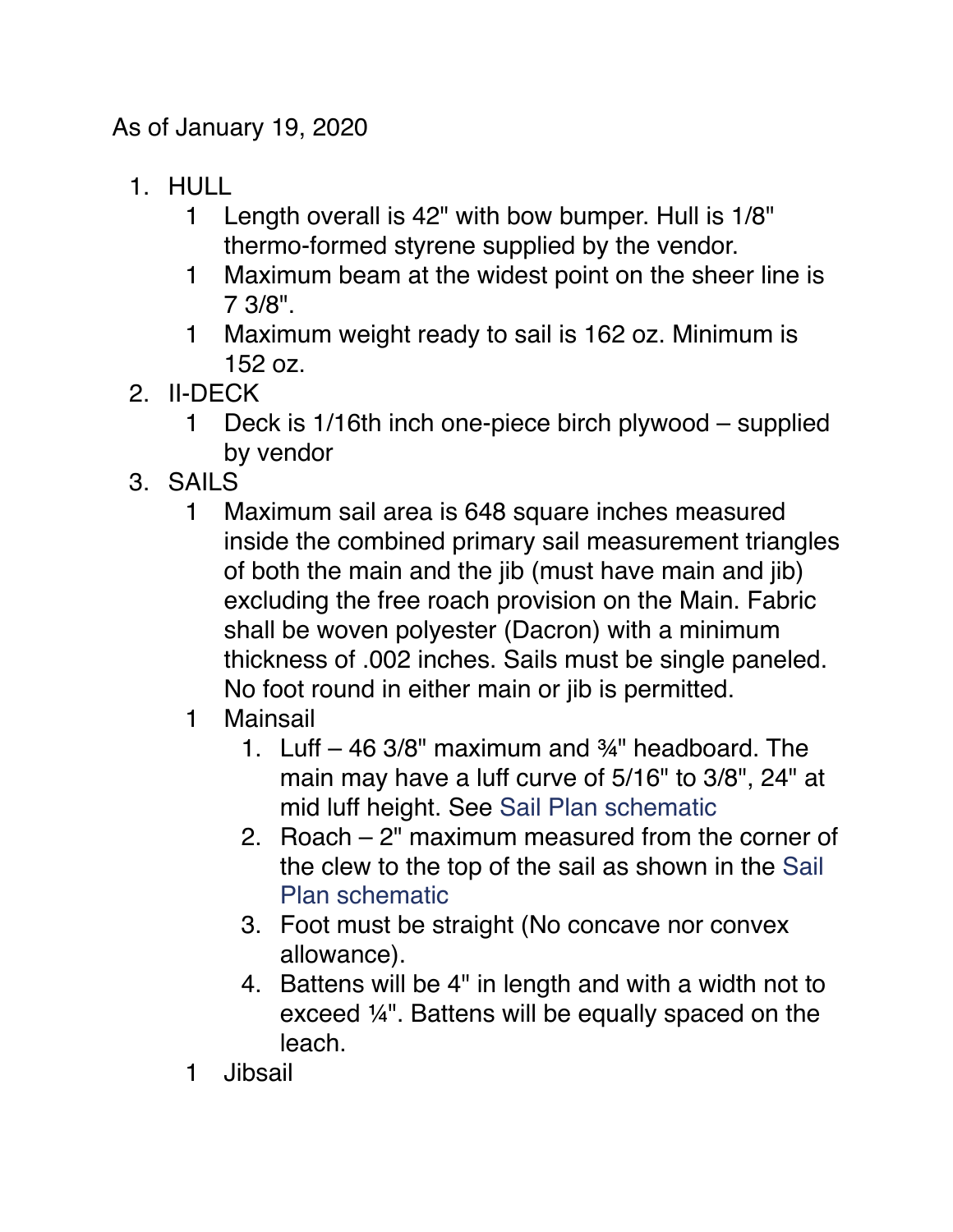- 1. Leech and foot must be straight (no concave or convex allowance). The luff is 35¾" and the foot is 13". [Sail Plan schematic](http://weebly-file/1/3/6/5/136581453/sail_plan__1_.pdf)
- 2. Luff curve not to exceed 3/8" positive.
- 3. Jib Battens may be used, a maximum of 2 with a length not to exceed 2" and a width of no more than ¼". Equally spaced on the leech.
- 1 Registration Numbers
	- 1. Registration numbers shall be of a highly contrasting color and at least 3" in height and 3/8" thick.
	- 2. Class logo will be placed between the top two battens on the Main with starboard higher than port.
	- 3. Sail numbers will be placed between the bottom two battens on main.
	- 4. Optional sail number can be placed on the jib using last two numbers.
	- 5. All sail numbers are assigned by the Class **Secretary**
- 1 Corner Patches
	- 1. Corner patches may not exceed 4"
- 4. MAST
	- 1 Mast height above deck is 51.0" maximum (with crane)
	- 1 Mast diameter is .380" OD aluminum (no carbon fiber)
	- 1 Masts that rotate or mechanically cant/pivot from side to side are prohibited. However, masts that rake or bend forward or aft for the purpose of tuning are not prohibited.
	- 1 Mast may have an adjustable base.
	- 1 Mast pre-bend is not allowed.
	- 1 Jumper is optional. Alternate spreaders are not.
	- 1 Spreaders must be those supplied with kit, or exact replicas.